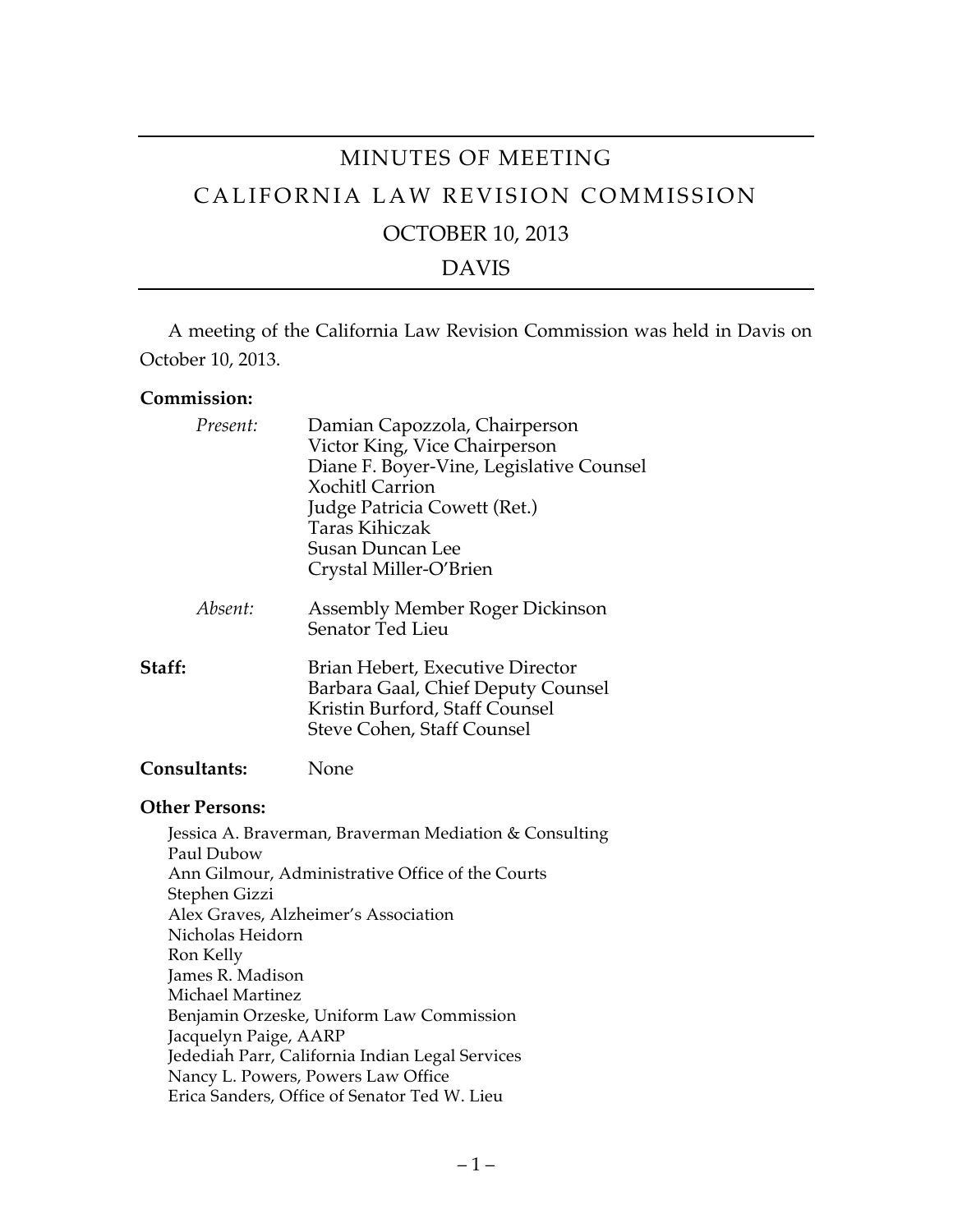Hon. John H. Sugiyama, Probate and Mental Health Advisory Committee of the Judicial Council Alissa Van Nort John S. Warnlof Jennifer Wilkerson, Executive Committee, State Bar Trusts and Estates Section Nancy Neal Yeend Mariko Yoshihara, California Employment Lawyers Association

#### CONTENTS

| Study K-402 - Relationship Between Mediation Confidentiality and Attorney Malpractice and |  |
|-------------------------------------------------------------------------------------------|--|
|                                                                                           |  |
| Study L-750 — Uniform Adult Guardianship and Protective Proceedings Jurisdiction Act3     |  |

| $\mathbf{1}$   | MINUTES OF AUGUST 2, 2013, COMMISSION MEETING                                            |  |  |
|----------------|------------------------------------------------------------------------------------------|--|--|
| 2              | The Commission approved the Minutes of the August 2, 2013, Commission                    |  |  |
| 3              | meeting, as submitted by the staff.                                                      |  |  |
| $\overline{4}$ | <b>ADMINISTRATIVE MATTERS</b>                                                            |  |  |
| 5              | <b>Report of Executive Director</b>                                                      |  |  |
| 6              | The Executive Director reported on the following matters:                                |  |  |
| 7              | There is no news yet on whether Commissioners Capozzola,<br>$\bullet$                    |  |  |
| 8              | Kihiczak, and Miller-O'Brien will be appointed to another term.                          |  |  |
| 9<br>10        | The staff will continue and expand the practice of using footnotes<br>٠<br>in memoranda. |  |  |
| 11             | <b>Meeting Schedule</b>                                                                  |  |  |
| 12             | The Commission considered Memorandum 2012-41, relating to the                            |  |  |
| 13             | Commission's 2014 meeting schedule. The Commission approved the following                |  |  |
| 14             | schedule:                                                                                |  |  |
| 15             | February 2014<br>Sacramento                                                              |  |  |
| 16             | Feb. 6 (Thur.)<br>10:00 am $-$ 4:00 pm                                                   |  |  |
| 17             | April 2014<br>Sacramento                                                                 |  |  |
| 18             | April 10 (Thur.)<br>10:00 am $-$ 4:00 pm                                                 |  |  |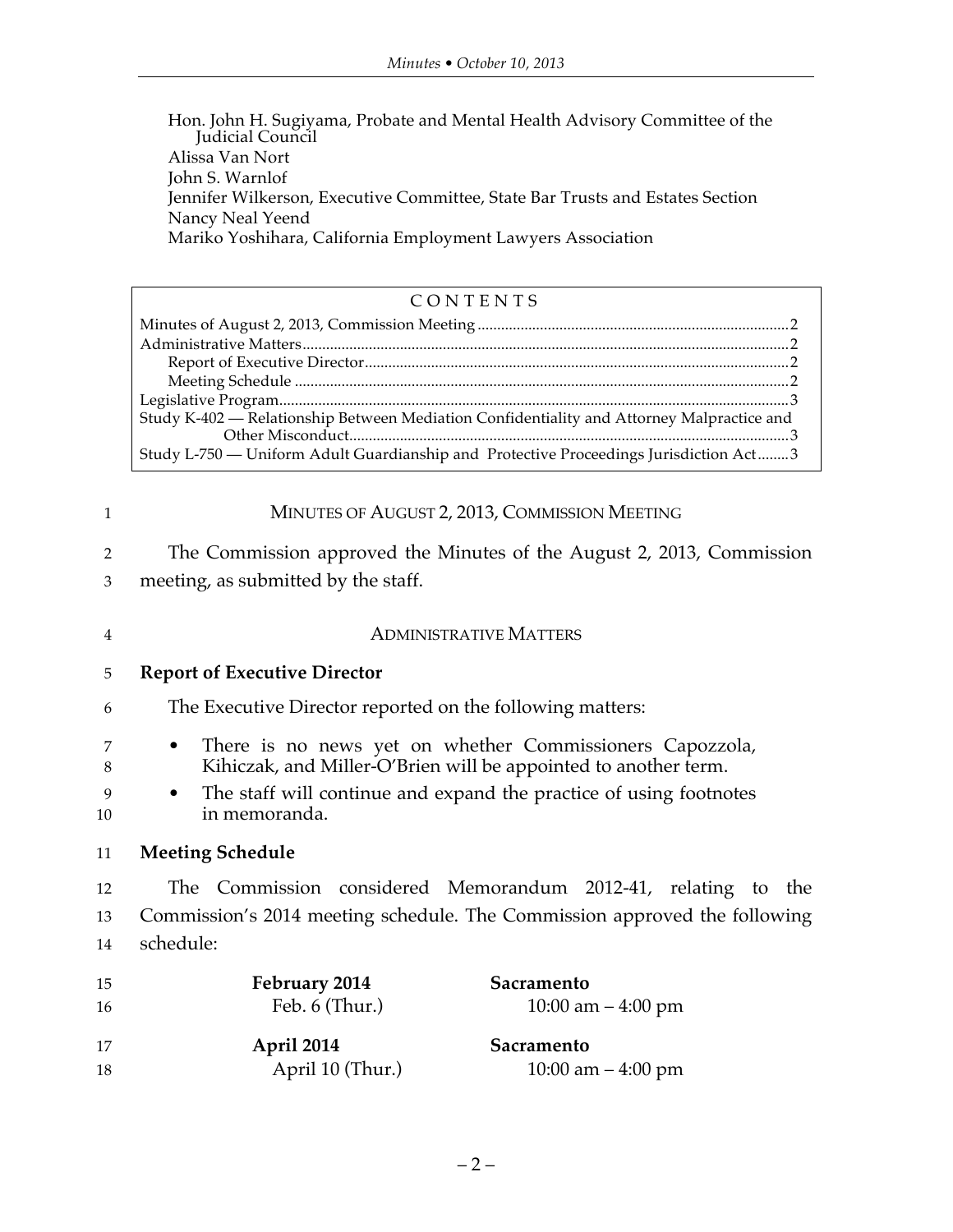| $\mathbf{1}$   | <b>June 2014</b>                                                              | Sacramento                                                            |  |
|----------------|-------------------------------------------------------------------------------|-----------------------------------------------------------------------|--|
| $\overline{2}$ | June 12 (Thur.)                                                               | 10:00 am $-$ 4:00 pm                                                  |  |
| 3              | September 2014                                                                | <b>Los Angeles</b>                                                    |  |
| 4              | Sept. 5 (Fri.)                                                                | $10:00$ am $-4:00$ pm                                                 |  |
| 5              | October 2014                                                                  | <b>Davis</b>                                                          |  |
| 6              | Oct. 23 (Thur.)                                                               | 10:00 am $-$ 4:00 pm                                                  |  |
| 7              | December 2014                                                                 | <b>San Diego</b>                                                      |  |
| 8              | Dec. 11 (Thur.)                                                               | 10:00 am $-$ 4:00 pm                                                  |  |
| 9              | <b>LEGISLATIVE PROGRAM</b>                                                    |                                                                       |  |
| 10             |                                                                               | The Commission considered Memorandum 2013-43, reporting on the        |  |
| 11             | Commission's 2013 legislative program. No Commission action was required or   |                                                                       |  |
| 12             | taken.                                                                        |                                                                       |  |
|                |                                                                               |                                                                       |  |
| 13             | STUDY K-402 - RELATIONSHIP BETWEEN MEDIATION CONFIDENTIALITY AND              |                                                                       |  |
| 14             | <b>ATTORNEY MALPRACTICE AND OTHER MISCONDUCT</b>                              |                                                                       |  |
| 15             |                                                                               | The Commission considered Memorandum 2013-47 and its First and Second |  |
| 16             | Supplements, presenting comments on the relationship between mediation        |                                                                       |  |
| 17             | confidentiality and attorney malpractice and other misconduct. The Commission |                                                                       |  |
| 18             | heard oral testimony from persons in attendance and received the written      |                                                                       |  |
| 19             | materials attached to the Third Supplement to Memorandum 2013-47. No          |                                                                       |  |
| 20             | Commission action was required or taken.                                      |                                                                       |  |
| 21             | STUDY L-750 - UNIFORM ADULT GUARDIANSHIP AND                                  |                                                                       |  |
| 22             | PROTECTIVE PROCEEDINGS JURISDICTION ACT                                       |                                                                       |  |
| 23             |                                                                               | The Commission considered Memorandum 2013-44 and its First and Second |  |
| 24             | Supplements, presenting and analyzing comments relating to the Tentative      |                                                                       |  |
| 25             | Recommendation on Uniform Adult Guardianship and Protective Proceedings       |                                                                       |  |
| 26             | Jurisdiction Act (June 2013) (hereafter, "Tentative Recommendation"). The     |                                                                       |  |
| 27             | Commission also considered Memorandum 2013-45 (focusing on comments           |                                                                       |  |
| 28             | specific to Indian tribes) and Memorandum 2013-46 (describing UAGPPJA         |                                                                       |  |
| 29             | adjustments made in other jurisdictions).                                     |                                                                       |  |
| 30             |                                                                               | For the December meeting, the staff should prepare a draft of a final |  |

recommendation, which incorporates the revisions described below, as well as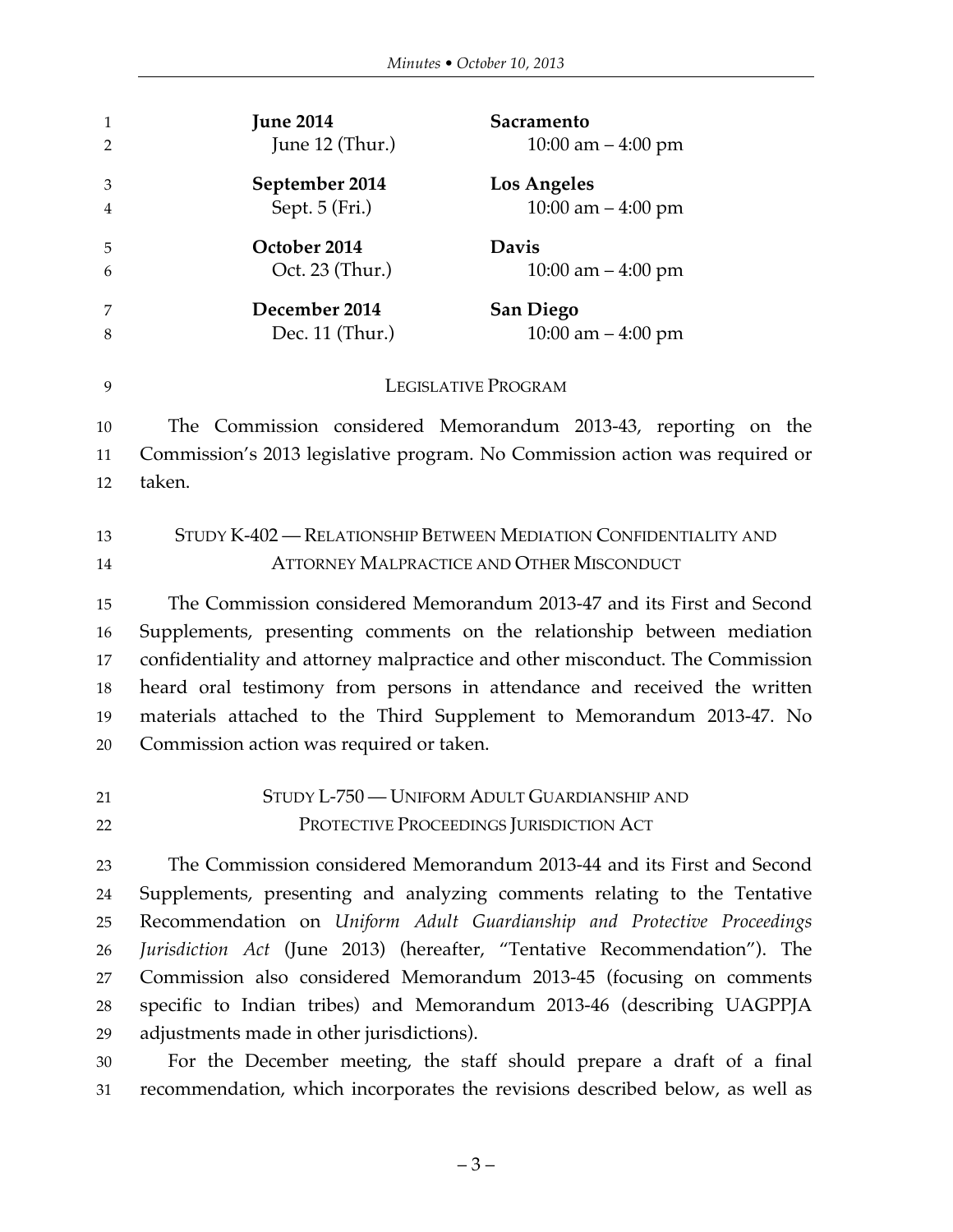- any necessary conforming changes to the preliminary part, proposed legislation,
- and Comments.

#### **Global Stylistic Revision**

Throughout the proposed statutory text, the staff should replace "must" with

"shall," in conformity with California's preferred drafting practice.

#### **Proposed Prob. Code § 1981. Limitations on Scope of Chapter**

Proposed Probate Code Section 1981 and the corresponding Comment should

be revised as follows:

- 9 1981. (a)(1) This chapter does not apply to a minor .... (b) This chapter does not apply to any proceeding in which a person is involuntarily committed to a mental health facility or subjected to other involuntary mental health care …. (c) Article 3 (commencing with Section 2001) does not apply to an adult with a developmental disability, or to any proceeding in which a person is appointed to provide personal care or property 16 administration for an adult with a developmental disability .... 17 (d) Application of this chapter to a conservatee with dementia is subject to the express limitations of Sections 2002 and 2014, as well as the other requirements of this chapter. **Comment.** Section 1981 restricts the scope of this chapter. …. Subdivision (d) serves to highlight the rules applicable to a conservatee with dementia.
- No other changes should be made to proposed Section 1981, but the preliminary
- part (narrative explanation) of the Commission's proposal should include a new
- footnote, along the following lines:

 40a/ After California gains some experience with the proposed California Conservatorship Jurisdiction Act, it might be easier to discern how to effectively apply the Act's transfer procedure to an adult with a developmental disability while ensuring that the adult's interests are adequately protected. If that occurs, then the Legislature could revise the Act to extend the transfer procedure to such an adult, subject to any necessary conditions or qualifications.

#### **Proposed Prob. Code § 1982. Definitions**

 Subdivisions (a) through (*l*) of proposed Probate Code Section 1982 should be left as in the Tentative Recommendation.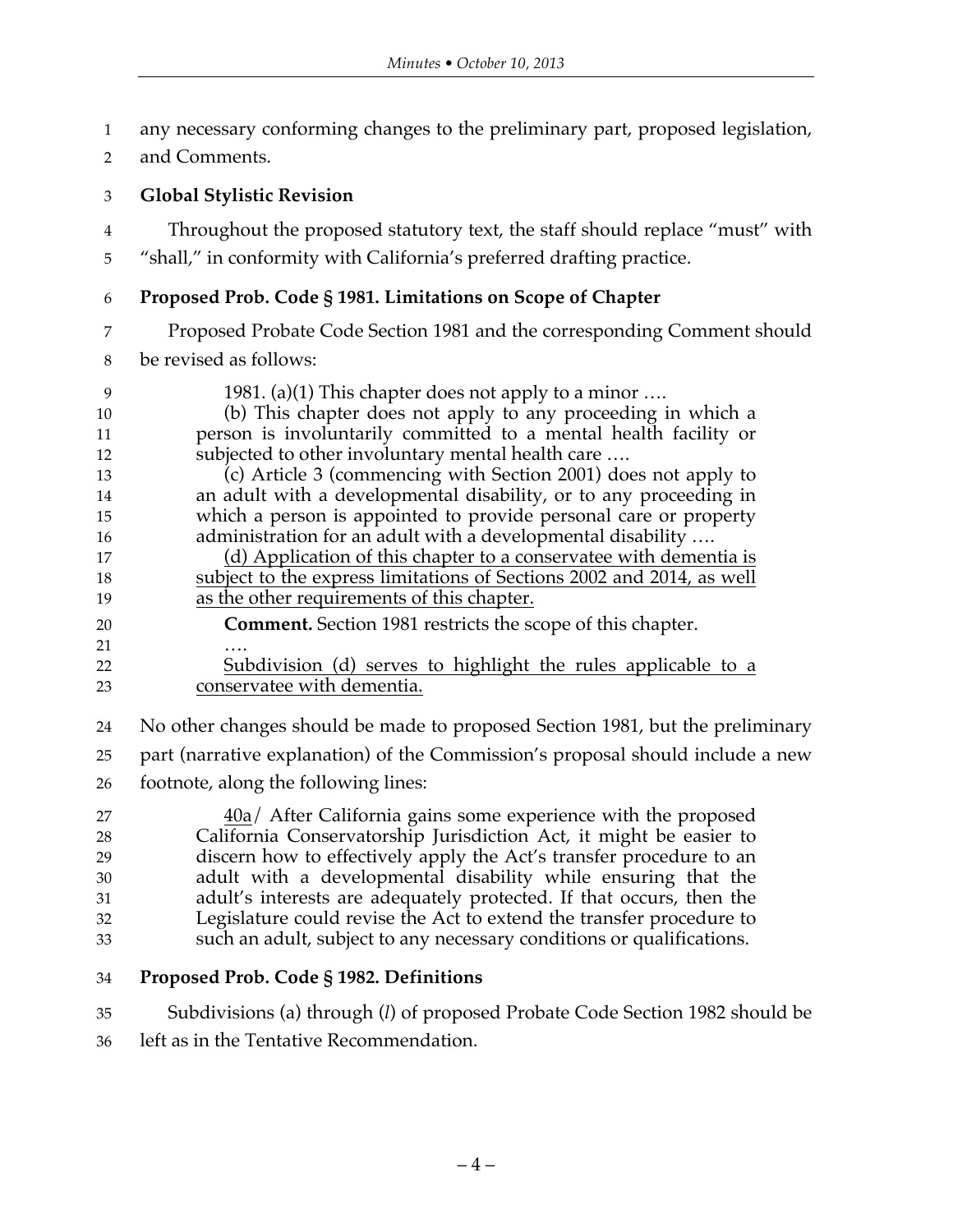The Commission made no decision on whether to include federally recognized Indian tribes in the definition of "State" in subdivision (m) of proposed Probate Code Section 1982. See discussion of Tribal Issues, below.

## **Proposed Prob. Code § 1983. International Application of Chapter**

 The Comment to proposed Probate Code Section 1983 should be revised as follows:

 **Comment.** Section 1983 is the same as Section 103 of the Uniform Adult Guardianship and Protective Proceedings Jurisdiction Act (2007) ("UAGPPJA"). In determining whether to 10 treat a foreign country as if it were a state pursuant to this section, the court should consider all relevant factors, including, but not limited to, evidence showing any of the following: (1) The judicial system in the foreign country does not regularly provide impartial tribunals. (2) The judicial system in the foreign country does not regularly provide procedures compatible with the requirements of due process of law. (3) The specific proceeding in the foreign court was not conducted in an impartial tribunal. (4) The specific proceeding in the foreign court was not compatible with the requirements of due process of law. (5) An aspect of the foreign proceeding is repugnant to the public policy of this state or of the United States. (6) The circumstances of the foreign proceeding raise substantial doubt about the integrity of the foreign judicial system. See generally Code Civ. Proc. § 1716; Uniform Foreign-Country Money Judgments Recognition Act § 4 (2005). **Proposed Prob. Code § 1985. Cooperation Between Courts** Proposed Probate Code Section 1985 should be revised as follows: 1985. (a) In a conservatorship proceeding in this state, a court of this state may request the appropriate court of another state to do any of the following: (1) …. (b) If a court of another state in which a conservatorship proceeding is pending requests assistance of the kind provided in subdivision (a), a court of this state has jurisdiction for the limited purpose of granting the request or making reasonable efforts to comply with the request. (c) Travel and other necessary and reasonable expenses incurred under subdivisions (a) and (b) may be assessed against the parties according to the law of this state.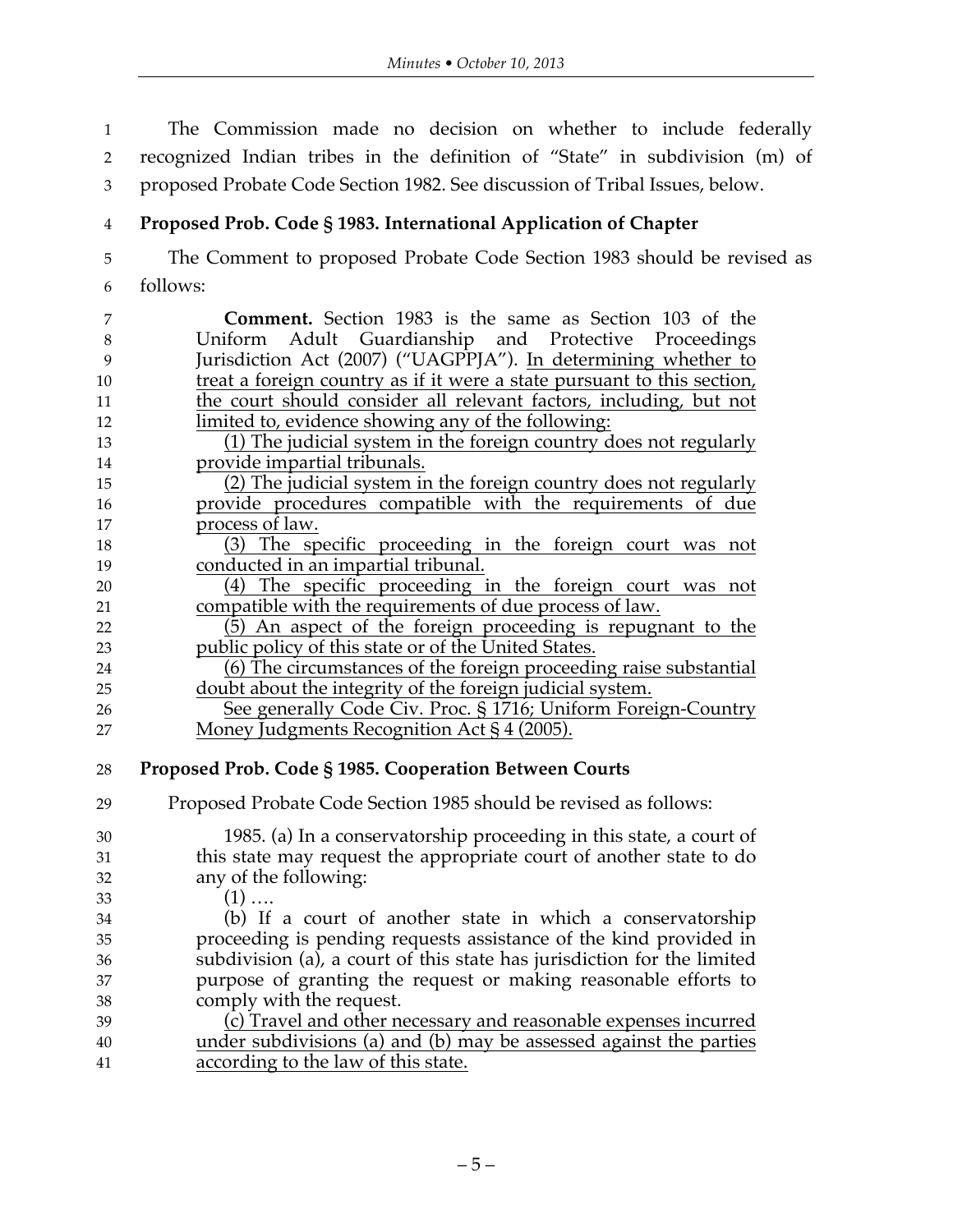## **Proposed Prob. Code § 1996. Appropriate Forum**

- Proposed Probate Code Section 1996 and the corresponding Comment should
- be revised as follows:

| 4                | 1996. (a) $(1)$ A court of this state having jurisdiction under             |
|------------------|-----------------------------------------------------------------------------|
| 5                | Section 1993 to appoint a conservator may decline to exercise its           |
| $\boldsymbol{6}$ | jurisdiction if it determines at any time that a court of another state     |
| 7                | is a more appropriate forum.                                                |
| $\,8\,$          | (2) The issue of appropriate forum may be raised upon petition              |
| 9                | of any interested person, the court's own motion, or the request of         |
| 10               | another court.                                                              |
| 11               | (3) The petitioner, or, if there is no petitioner, the court in this        |
| 12               | state, shall give notice of the petition, motion, or request to the         |
| 13               | same persons and in the same manner as for a petition for a                 |
| 14               | conservatorship under Section 1801. The notice shall state the basis        |
| 15               | for the petition, motion, or request, and shall inform the recipients       |
| 16               | <u>of the date, time, and place of the hearing under paragraph (4). The</u> |
| 17               | notice shall also advise the recipients that they have a right to object    |
| 18               | to the petition, motion, or request. The notice to the potential            |
| 19               | conservatee shall inform the potential conservatee of the right to be       |
| 20               | represented by legal counsel if the potential conservatee so chooses,       |
| 21               | and to have legal counsel appointed by the court if the potential           |
| 22               | conservatee is unable to retain legal counsel.                              |
| 23               | (4) The court shall hold a hearing on the petition, motion, or              |
| 24               | request.                                                                    |
| 25               | (b) If a court of this state declines to exercise its jurisdiction          |
| 26               | under subdivision (a), it shall grant the petition, motion, or request,     |
| 27               | and either dismiss or stay the any conservatorship proceeding               |
| 28               | pending in this state. The court's order dismissing or staying the          |
| 29               | proceeding shall be based on evidence presented to the court. The           |
| 30               | order shall be in a record and shall expressly state that the court         |
| 31               | declines to exercise its jurisdiction because a court of another state      |
| 32               | is a more appropriate forum. The court may impose any condition             |
| 33               | the court considers just and proper, including the condition that a         |
| 34               | petition for the appointment of a conservator of the person,                |
| 35               | conservator of the estate, or conservator of the person and estate be       |
| 36               | filed promptly in another state.                                            |
| 37               | (c) In determining whether it is an appropriate forum, the court            |
| 38               | shall consider all relevant factors, including                              |
| 39               | <b>Comment.</b> Section 1996 is similar to Section 206 of the Uniform       |
| 40               | Adult Guardianship and Protective Proceedings Jurisdiction Act              |
| 41               | (2007) ("UAGPPJA"). Revisions have been made to conform to                  |
| 42               | California terminology for the proceedings in question. See Section         |
| 43               | 1982 & Comment (definitions); see also Section 1980 Comment.                |
| 44               | Revisions have also been made to:                                           |
| 45               | (1) Permit an interested person, a court of this state, or a                |
| 46               | court of another state to raise the issue of appropriate                    |
|                  |                                                                             |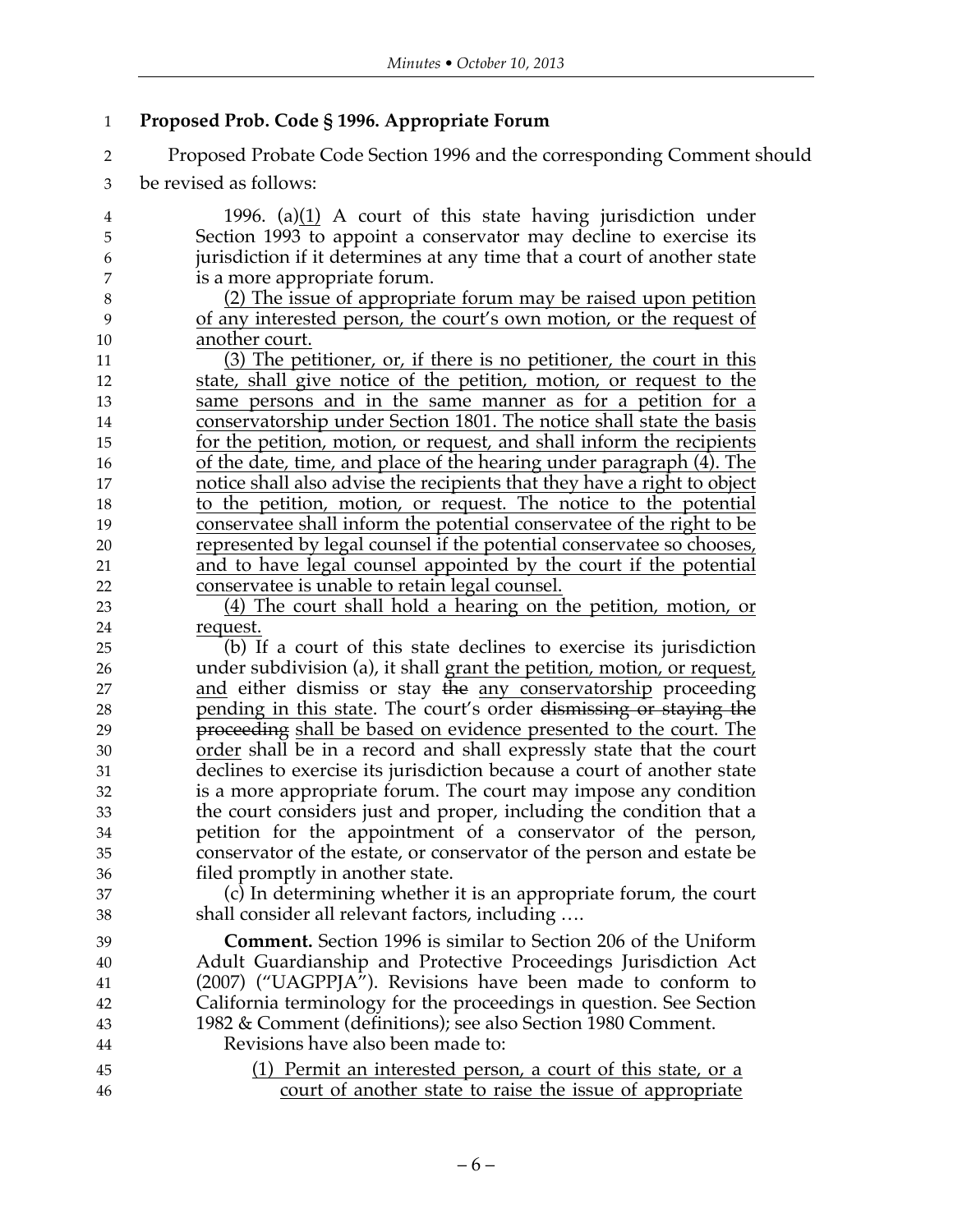| 1              | forum by a petition, motion, or request specifically                       |  |  |
|----------------|----------------------------------------------------------------------------|--|--|
| $\overline{2}$ | directed to that issue, without filing a conservatorship                   |  |  |
| 3              | proceeding in this state.                                                  |  |  |
| 4              | (2) Specify procedural requirements applicable to such a                   |  |  |
| 5              | petition, motion, or request. Among other things, a                        |  |  |
| 6              | the petition, motion, or request is<br>hearing on                          |  |  |
| 7              | mandatory in every case. If there is no opposition, the                    |  |  |
| $\,8\,$        | court may place the matter on the consent calendar.                        |  |  |
| 9              | $\left(\frac{1}{3}\right)$ Require a court to prepare a record             |  |  |
| 10             | $\frac{1}{2}(4)$ Emphasize that in determining whether                     |  |  |
| 11             | Proposed Prob. Code § 1997. Jurisdiction Declined by Reason of Conduct     |  |  |
| 12             | Subdivision (b) of proposed Probate Code Section 1997 should be revised as |  |  |
| 13             | follows:                                                                   |  |  |
| 14             | (b) If a court of this state determines that it acquired jurisdiction      |  |  |
| 15             | to appoint a conservator because a party seeking to invoke its             |  |  |
| 16             | jurisdiction engaged in unjustifiable conduct, it may assess against       |  |  |
| 17             | that party necessary and reasonable expenses, including attorney's         |  |  |
| 18             | fees, investigative fees, court costs, communication expenses,             |  |  |
| 19             | medical examination expenses, witness fees and expenses, and               |  |  |
| 20             | travel expenses. The court may not assess fees, costs, or expenses of      |  |  |
| 21             | any kind against this state or a governmental subdivision, agency,         |  |  |
| 22             | or instrumentality of this state unless authorized by law other than       |  |  |
| 23             | this chapter.                                                              |  |  |
| 24             | The Comment should be revised as follows:                                  |  |  |
| 25             | Comment. Section 1997 is similar to Section 207 of the Uniform             |  |  |
| 26             | Adult Guardianship and Protective Proceedings Jurisdiction Act             |  |  |
| 27             | (2007) ("UAGPPJA"). Revisions have been made to conform to                 |  |  |
| 28             | California terminology for the proceedings in question. See Section        |  |  |
| 29             | 1982 & Comment (definitions); see also Section 1980 Comment.               |  |  |
| 30             | In subdivision (b), revisions have also been made to expressly             |  |  |
| 31             | authorize recovery of medical examination expenses. For a similar          |  |  |
| 32             | provision, see Conn. Gen. Stat. Ann. § 45-667m(b).                         |  |  |
| 33             | For limitations on the scope of this chapter, see Section 1981 $\&$        |  |  |
| 34             | Comment.                                                                   |  |  |
| 35             | Proposed Prob. Code § 1998. Notice of Proceeding                           |  |  |
| 36             | Proposed Probate Code Section 1998 should be revised as follows:           |  |  |
| 37             | 1998. If a petition for the appointment of a conservator of the            |  |  |
| 38             | person, conservator of the estate, or conservator of the person and        |  |  |
| 39             | estate is brought in this state and this state was not the home state      |  |  |
| 40             | of the proposed conservatee on the date the petition was filed, in         |  |  |
| 41             | addition to complying with the notice requirements of this state,          |  |  |
| 42             | the petitioner shall give notice of the petition or of a hearing on the    |  |  |
|                |                                                                            |  |  |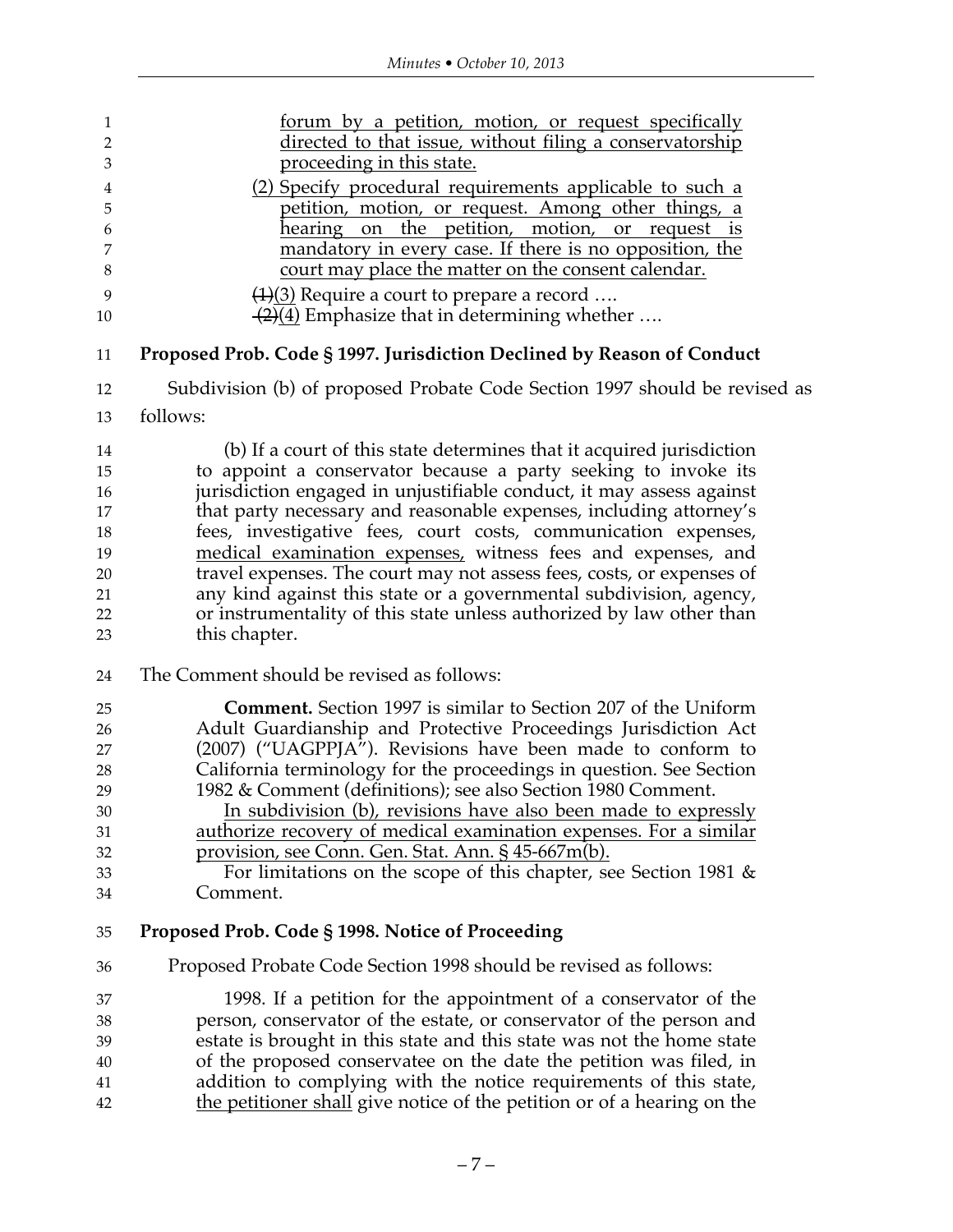| 1<br>2<br>3 | petition must be given to those persons who would be entitled to<br>notice of the petition or of a hearing on the petition if a proceeding<br>were brought in the home state of the proposed conservatee. The |
|-------------|---------------------------------------------------------------------------------------------------------------------------------------------------------------------------------------------------------------|
| 4           | notice must shall be given in the same manner as notice is required                                                                                                                                           |
| 5           | to be given in this state.                                                                                                                                                                                    |
| 6           | The Comment should be revised along the following lines:                                                                                                                                                      |
| 7           | Comment. Section 1998 is similar to Section 208 of the Uniform                                                                                                                                                |
| 8<br>9      | Adult Guardianship and Protective Proceedings Jurisdiction Act<br>(2007) ("UAGPPJA"). Revisions have been made to conform to                                                                                  |
| 10          | California drafting practices and terminology for the proceedings                                                                                                                                             |
| 11          | in question. See Section 1982 & Comment (definitions); see also                                                                                                                                               |
| 12          | Section 1980 Comment. Revisions have also been made to reflect                                                                                                                                                |
| 13          | that some states require notice of a hearing on a petition, as                                                                                                                                                |
| 14          | opposed to notice of a petition.:                                                                                                                                                                             |
| 15          | (1) Reflect that some states require notice of a hearing on a                                                                                                                                                 |
| 16          | petition, as opposed to notice of a petition.                                                                                                                                                                 |
| 17          | (2) Make clear that the petitioner is responsible for giving                                                                                                                                                  |
| 18          | the required notice. For a similar provision, see Ohio                                                                                                                                                        |
| 19          | Rev. Code Ann. § 2112.26.                                                                                                                                                                                     |
| 20          | See Section 1991(a) (defining "home state"). For limitations on                                                                                                                                               |
| 21          | the scope of this chapter, see Section 1981 $\&$ Comment.                                                                                                                                                     |
| 22          | Proposed Prob. Code § 2001. Transfer of Conservatorship to Another State                                                                                                                                      |
| 23          | Subdivision (b) of proposed Probate Code Section 2001 should be revised as                                                                                                                                    |
| 24          | follows:                                                                                                                                                                                                      |
| 25          | (b) Notice The petitioner shall give notice of a hearing on a                                                                                                                                                 |
| 26          | petition under subdivision (a) must be given to the persons that                                                                                                                                              |
| 27          | would be entitled to notice of a hearing on a petition in this state                                                                                                                                          |
| 28          | for the appointment of a conservator.                                                                                                                                                                         |
| 29          | The Comment should be revised as follows:                                                                                                                                                                     |
| 30          | <b>Comment.</b> Section 2001 is similar to Section 301 of the Uniform                                                                                                                                         |
| 31          | Adult Guardianship and Protective Proceedings Jurisdiction Act                                                                                                                                                |
| 32          | (2007) ("UAGPPJA"). Revisions have been made to conform to                                                                                                                                                    |
| 33          | California drafting practices and terminology for the proceedings                                                                                                                                             |
| 34          | in question. See Section 1982 $&$ Comment (definitions); see also                                                                                                                                             |
| 35          | Section 1980 Comment.                                                                                                                                                                                         |
| 36          |                                                                                                                                                                                                               |
| 37          | Subdivision (b) corresponds to Section 301(b) of UAGPPJA.                                                                                                                                                     |
| 38          | Revisions have been made to specify that the petitioner is                                                                                                                                                    |
| 39          |                                                                                                                                                                                                               |
|             | responsible for giving the notice (cf. Ohio Rev. Code Ann.                                                                                                                                                    |
| 40          | $2112.31(B)$ , and to conform to California practice, under which a                                                                                                                                           |
| 41          | party is required to give notice of a hearing on a motion or petition,<br>not just notice of a <i>petition</i> .                                                                                              |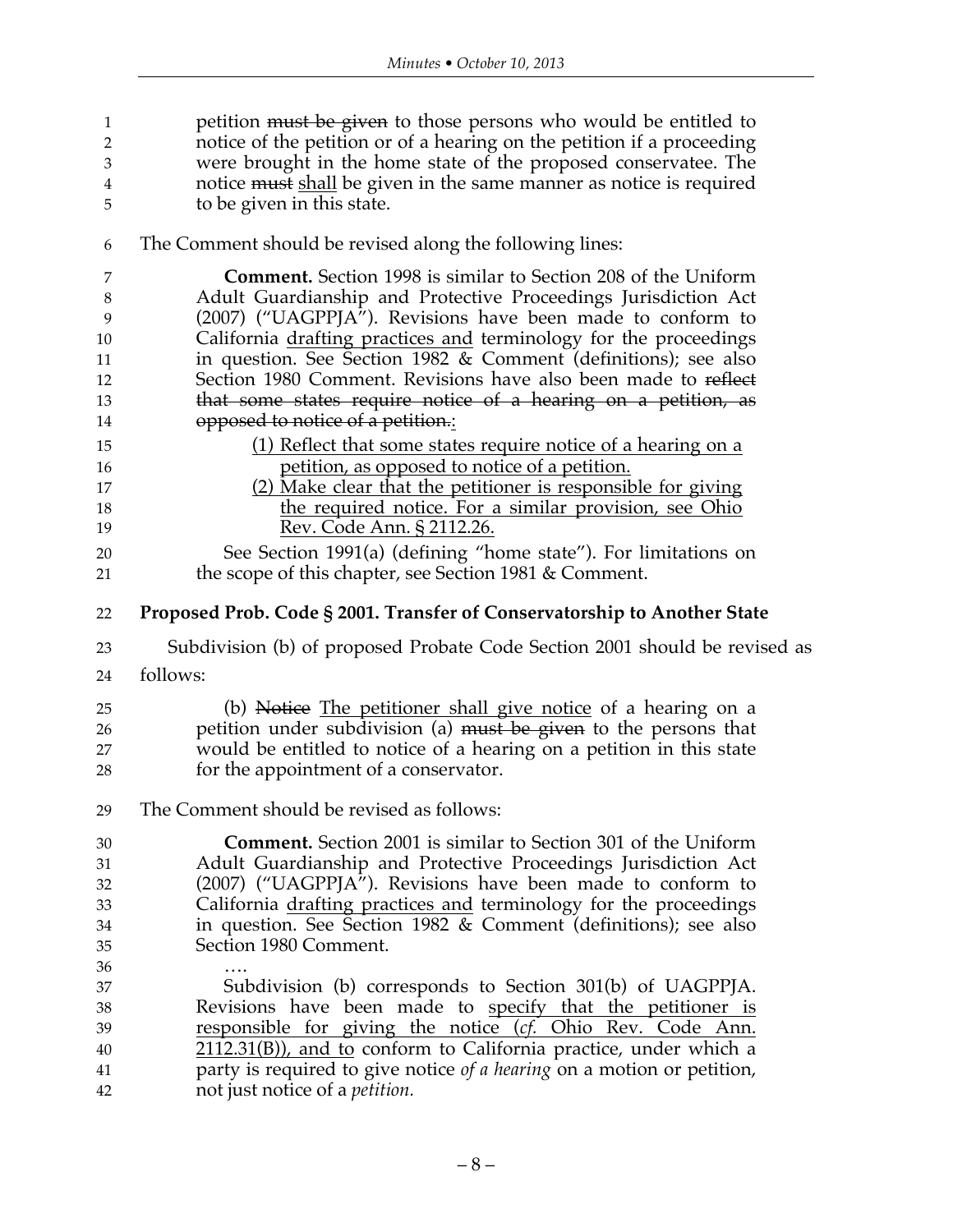| $\mathbf 1$                      | Subdivision (c)                                                                                                                                                                                                                                                                                                                                                                                                   |  |  |
|----------------------------------|-------------------------------------------------------------------------------------------------------------------------------------------------------------------------------------------------------------------------------------------------------------------------------------------------------------------------------------------------------------------------------------------------------------------|--|--|
| $\overline{2}$<br>$\mathfrak{Z}$ | Proposed Prob. Code § 2002. Accepting Conservatorship Transferred From<br><b>Another State</b>                                                                                                                                                                                                                                                                                                                    |  |  |
| $\overline{4}$                   | The Commission made the following decisions relating to proposed Probate                                                                                                                                                                                                                                                                                                                                          |  |  |
| 5                                | Code Section 2002:                                                                                                                                                                                                                                                                                                                                                                                                |  |  |
| 6                                | Sequencing                                                                                                                                                                                                                                                                                                                                                                                                        |  |  |
| 7                                | The sequencing of the transfer process should be revised along the following                                                                                                                                                                                                                                                                                                                                      |  |  |
| 8                                | lines:                                                                                                                                                                                                                                                                                                                                                                                                            |  |  |
| 9<br>10<br>11                    | (1) An out-of-state conservator files a transfer petition in the out-of-<br>state court. If certain requirements are met, the court issues a<br>provisional order granting the transfer.                                                                                                                                                                                                                          |  |  |
| 12<br>13                         | (2) The out-of-state conservator files a petition in a California court,<br>asking that court to accept the proceeding.                                                                                                                                                                                                                                                                                           |  |  |
| 14<br>15                         | The California court appoints a court investigator, who conducts<br>(3)<br>an investigation and prepares a report.                                                                                                                                                                                                                                                                                                |  |  |
| 16<br>17<br>18                   | (4) The California court holds a hearing on the petition. If certain<br>requirements are met, the California court issues a provisional<br>order accepting the transfer.                                                                                                                                                                                                                                          |  |  |
| 19<br>20                         | (5) The California court orders a further investigation of the<br>conservatorship.                                                                                                                                                                                                                                                                                                                                |  |  |
| 21<br>22<br>23<br>24             | (6) Not later than 60 days after issuing a provisional order accepting<br>the transfer, the California court must determine whether the<br>conservatorship will need to be modified to conform to California<br>law. The court shall conduct a hearing on that matter.                                                                                                                                            |  |  |
| 25<br>26<br>27                   | (7) Upon receiving the final order granting the transfer, the California<br>court issues a final order accepting the proceeding and appointing<br>a conservator.                                                                                                                                                                                                                                                  |  |  |
| 28<br>29<br>30<br>31<br>32<br>33 | (8) After the California court issues a final order accepting the<br>proceeding, the conservator must take an oath, file the required<br>bond, and acknowledge receipt of certain information the court is<br>required to provide. In general, the conservator cannot begin to<br>function as such in California until all those steps occur and the<br>clerk of the court issues the letters of conservatorship. |  |  |
| 34                               | Scope of Court Investigation                                                                                                                                                                                                                                                                                                                                                                                      |  |  |
| 35                               | The court investigation under proposed Section 2002 should be bifurcated.                                                                                                                                                                                                                                                                                                                                         |  |  |
| 36                               | Some of the investigation should occur before the court decides whether to                                                                                                                                                                                                                                                                                                                                        |  |  |

provisionally accept a transfer. That phase of the investigation should focus on

the requirements for provisionally accepting a transfer.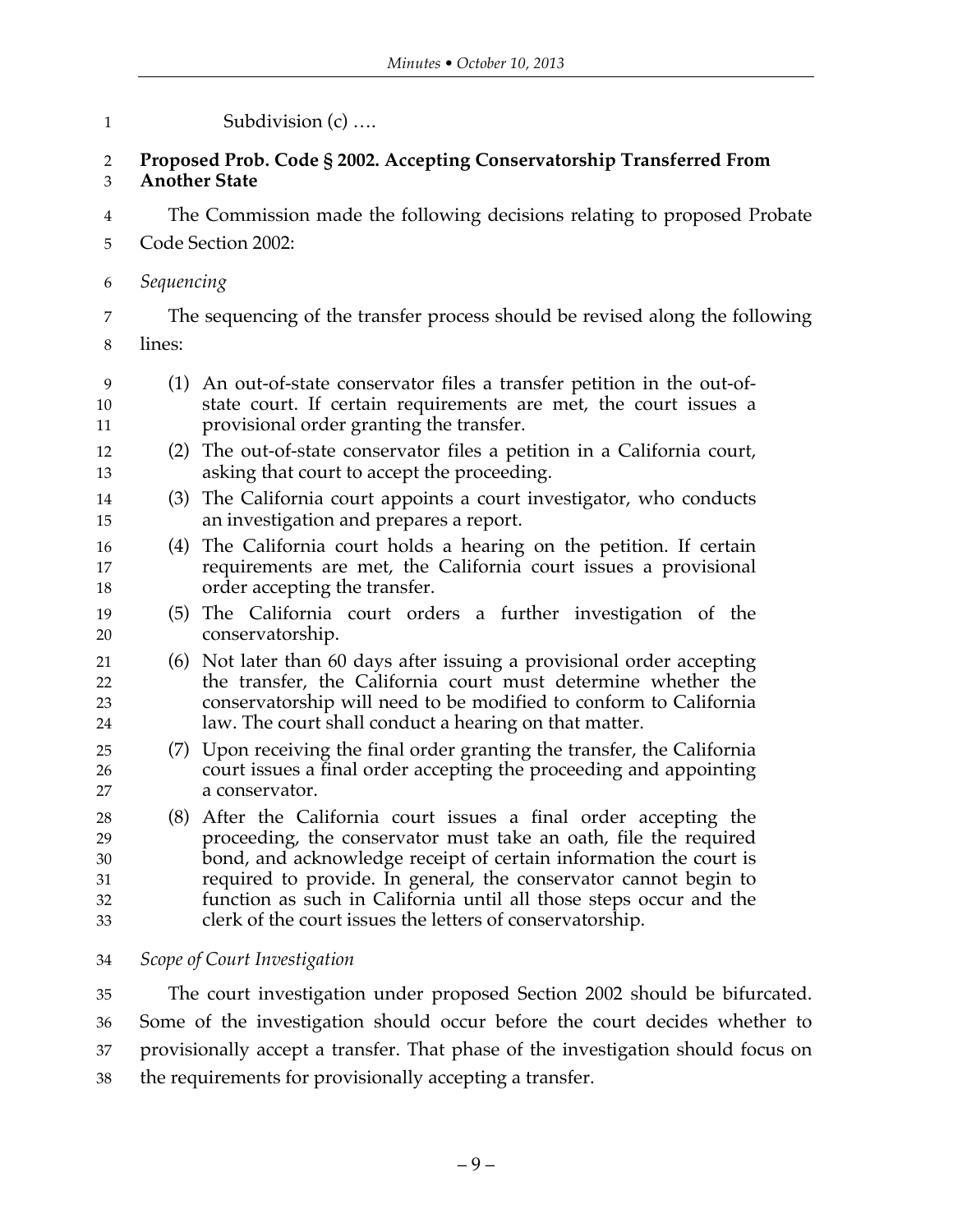Further investigation should occur after a court provisionally accepts a transfer. The full scope of the investigation should be as specified in proposed Probate Code Section 1851.1. *Content of a Petition to Accept a Transfer*

 Paragraph (a)(3) of proposed Section 2002 should be revised, and a new paragraph should be added, as follows:

7 (3) On the first page of the petition, the petitioner must shall 8 state that the conservatorship is eligible for transfer and does not fall within the limitations of Section 1981. The body of the petition shall allege facts showing that this chapter applies and the requirements for transfer of the conservatorship are satisfied. (4) The petition shall specify any modifications necessary to conform the conservatorship to the law of this state, and the terms of a proposed final order accepting the conservatorship.

- A conforming change should be made to the Comment, along the following lines:
- **Comment.** Section 2002 is similar to …. Paragraphs (1) and (2) of subdivision (a) correspond to Section 302(a) of UAGPPJA. Paragraph (3) Paragraphs (3) and (4) of subdivision (a) provide guidance on the content of a petition under this section. The first sentence of paragraph (3) serves to facilitate
- compliance with Section 1981 (scope of chapter).
- ….
- *Concurrent Petition for a Temporary Conservatorship*
- The Commission discussed whether to add a new paragraph to subdivision (a) of proposed Section 2002, along the following lines:

 (5) A petition under this section may be accompanied by a petition for the appointment of a temporary conservator under Section 1994 and Chapter 3 (commencing with Section 2250) of Part 4. The petition for the appointment of a temporary conservator shall request the appointment of a temporary conservator eligible for appointment in this state, and shall be limited to powers authorized for a temporary conservator in this state. For purposes of Chapter 3 (commencing with Section 2250) of Part 4, the court shall treat a petition under this section as the equivalent of a petition for the appointment of a general conservator.

 The Commission decided to add such a paragraph, but directed the staff to revise the first sentence to make clear that a petition for the appointment of a temporary conservator may be filed at any time; it need not be submitted along with a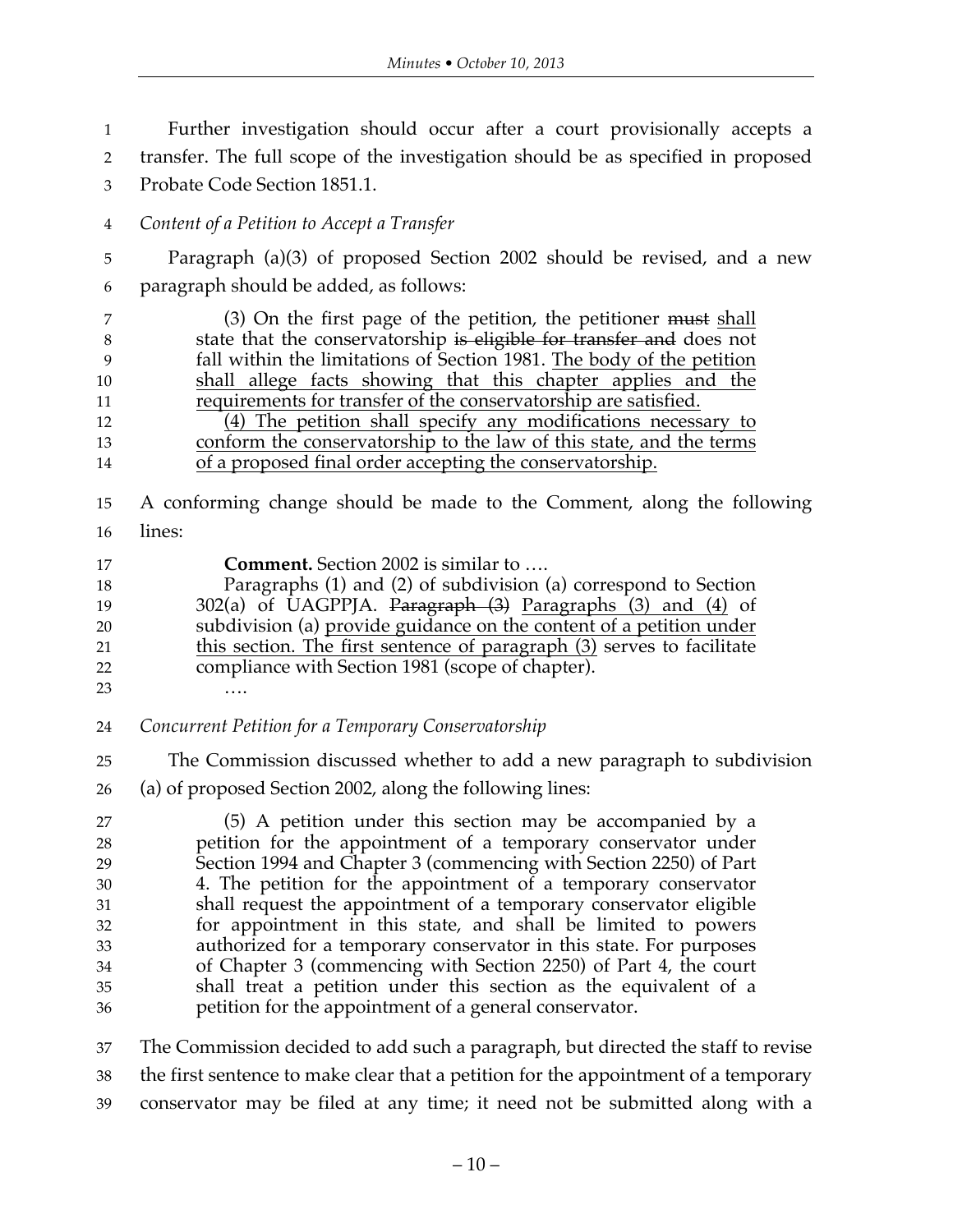- transfer petition under proposed Section 2002. The staff should flag the revised
- language for the Commission to review at its next meeting.
- *Notice Requirements*
- Subdivision (b) of proposed Section 2002 should be revised along the following lines:

 (b) Notice The petitioner shall give notice of a hearing on a 7 petition under subdivision (a) must be given to those persons that would be entitled to notice if the petition were a petition for the appointment of a conservator in both the transferring state and this 10 state. The petitioner shall also give notice to any attorney of record for the conservatee in the transferring state and to any attorney 12 appointed or appearing for the conservatee in this state. The notice 13 must be given petitioner shall give the notice in the same manner as 14 that notice of a petition for the appointment of a conservator is required to be given in this state, except that notice to the conservatee shall be given by mailing the petition instead of by personal service of a citation.

….

 **Comment.**… Subdivision (b) corresponds to Section 302(b) of UAGPPJA. Revisions have been made to specify that the petitioner is responsible for giving the notice, and to conform to California practice, under which a party is required to give notice *of a hearing* on a motion or petition, not just notice *of a petition.* Revisions have also been made to eliminate the necessity for personal service of a citation on the conservatee, and make clear that all attorneys for the conservatee must receive notice.

- *Appointment of Counsel*
- Probate Code Section 1471 should be amended to make clear that it applies to
- a transfer of a conservatorship:

 1471. (a) If a conservatee, proposed conservatee, or person alleged to lack legal capacity is unable to retain legal counsel and requests the appointment of counsel to assist in the particular matter, whether or not such person lacks or appears to lack legal capacity, the court shall, at or before the time of the hearing, appoint the public defender or private counsel to represent the interest of such person in the following proceedings under this division:

38 (1) A proceeding to establish <u>or transfer</u> a conservatorship or to appoint a proposed conservator.

….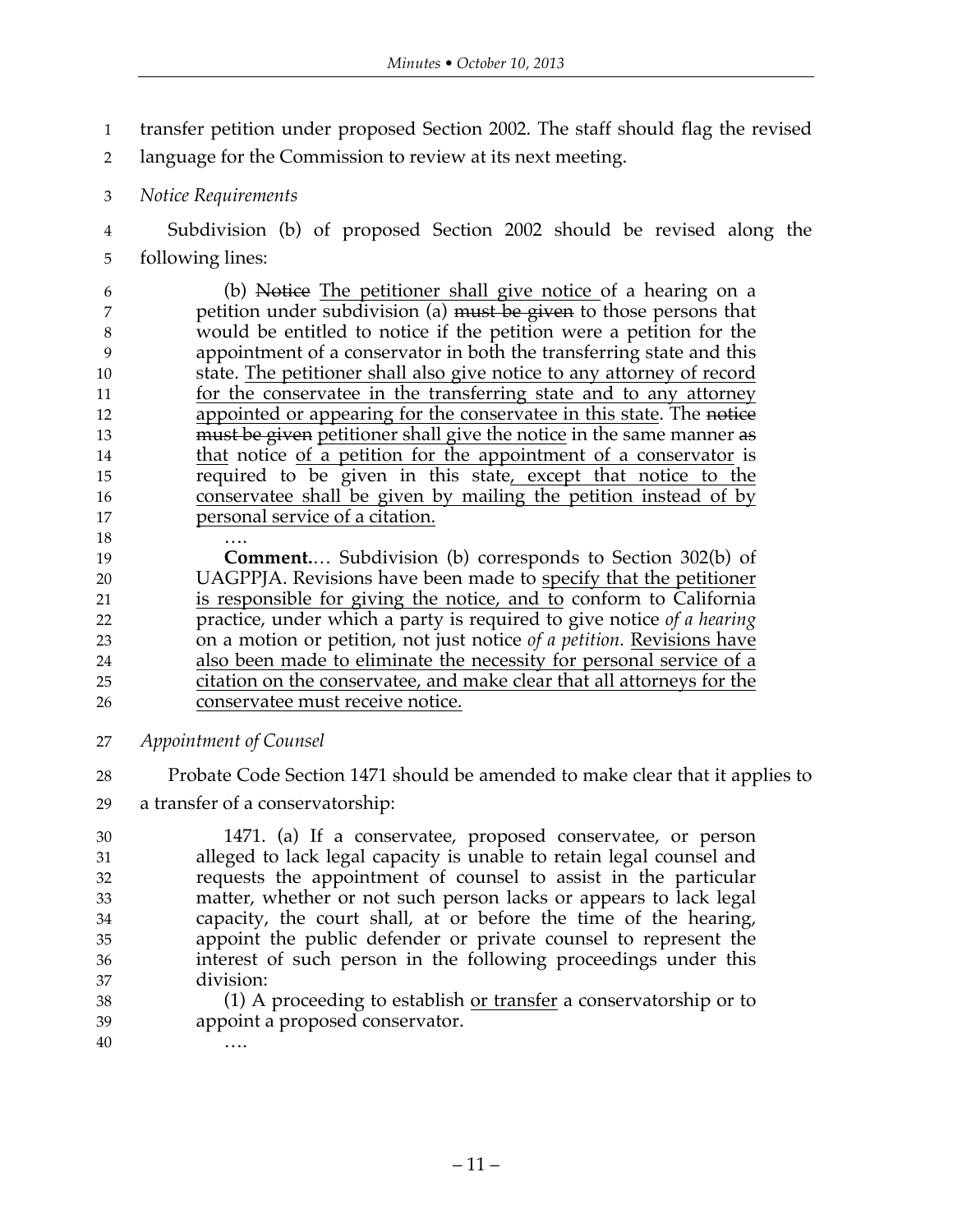**Comment.** Section 1471 is amended to make clear that it applies when a conservatorship is transferred under the California Conservatorship Jurisdiction Act (Sections 1980-2024).

 The Comment to proposed Section 2002 should be revised to refer to the provisions on appointment of counsel:

 **Comment.** Section 2002 is similar to Section 302 of the Uniform Adult Guardianship and Protective Proceedings Jurisdiction Act (2007) ("UAGPPJA"). Revisions have been made to conform to California terminology for the proceedings in question. See Section 1982 & Comment (definitions); see also Section 1980 Comment. For 11 limitations on the scope of this chapter, see Section 1981 & Comment. For guidance regarding the fee for filing a petition under this section, see Gov't Code § 70655. For rules governing appointment of counsel, see Sections 1470-1472; see also Section  $1851.1(b)(9)-(12)$ . ….

*Hearing on Whether to Provisionally Accept a Transfer*

 No changes should be made in the provision that requires a hearing on whether to provisionally accept a transfer (labeled as proposed Section 2002(c) in the Tentative Recommendation).

*Standard for Issuing an Order Provisionally Accepting a Transfer*

 The provision specifying the standard for provisionally accepting a transfer (labeled as proposed Section 2002(d) in the Tentative Recommendation) should be revised as follows:

- (d) The court shall issue an order provisionally granting a petition filed under subdivision (a) unless any of the following occurs: 28 (1) An objection is made and the The court determines that transfer of the proceeding would be contrary to the interests of the conservatee. (2) The court determines that, under the law of the transferring state, the conservator is ineligible for appointment in this state. (3) The court determines that, under the law of this state, the conservator is ineligible for appointment in this state, and the transfer petition does not identify a replacement who is willing and eligible to serve in this state. (4) The court determines that this chapter is inapplicable under Section 1981.
- Footnote 164 in the preliminary part should be revised as follows: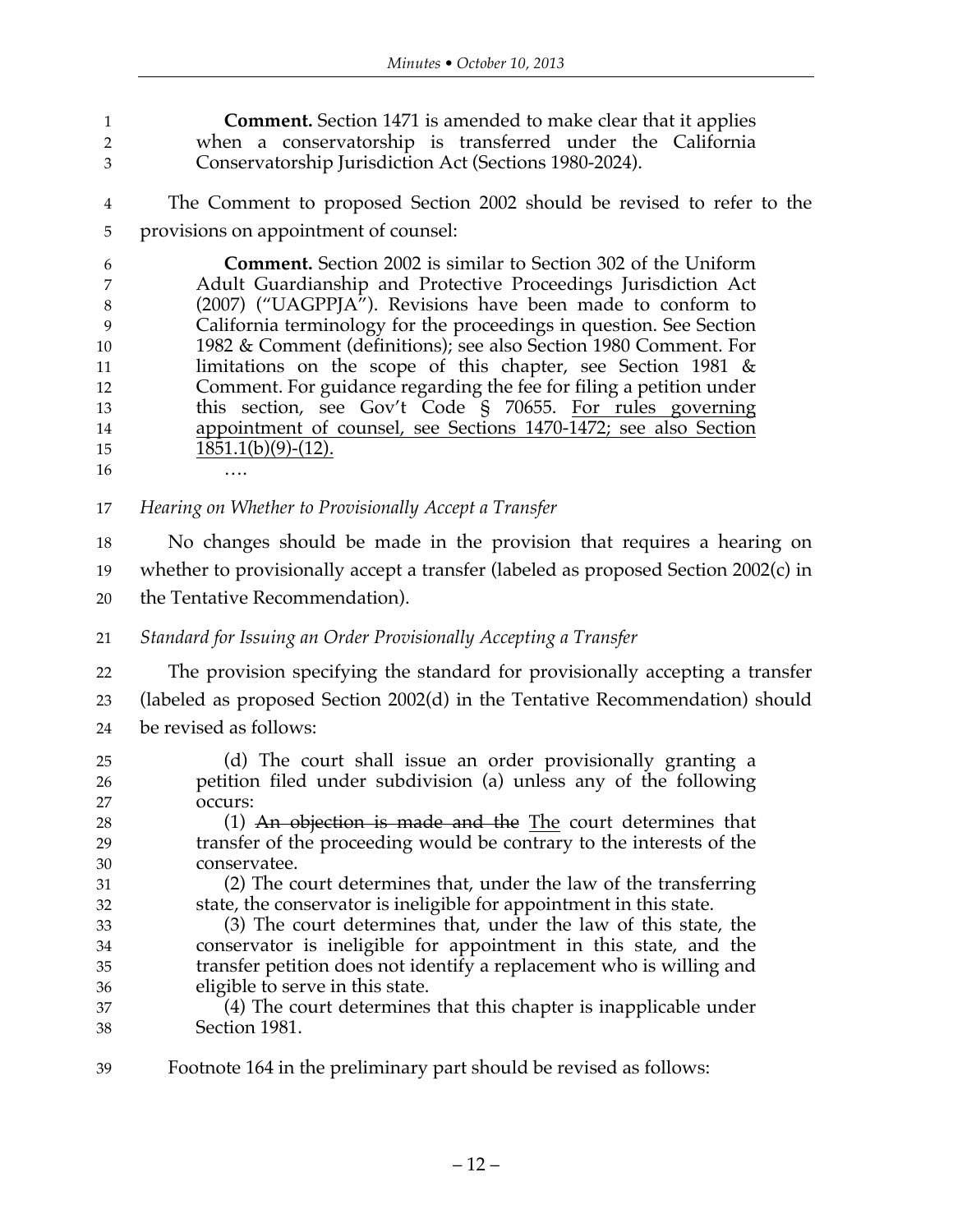164/ If the existing conservator was ineligible, *under the law of the transferring state,* to serve in California, the California court could not provisionally approve the transfer. See proposed Prob. Code § 2002(d)(2) & Comment *infra.* The court supervising the proceeding in the transferring state would have to replace the conservator before transferring the proceeding. *Id.*

 In contrast, if the existing conservator was ineligible, *under California law,* to serve in California, the California court could provisionally approve the transfer, so long as the transfer petition identifies a replacement who is willing and eligible to serve in California. See proposed Prob. Code § 2002(d)(3) & Comment *infra.*

12 The underlying concept is that an eligibility issue would have to be resolved by the court best-situated to make the determination: The transferring court would handle ineligibility that is based on 15 the law of the transferring state, and the California court would handle ineligibility that is based on California law.

#### *Objections*

 A new subdivision should be added to proposed Section 2002, expressly stating that any person entitled to notice of a transfer petition may object to the petition. The new provision should state the permissible grounds for objection, which should mirror the permissible grounds for denying the petition.

### *When the Conservator Can Begin to Act in California*

 Immediately after the paragraph specifying when the conservator of a transferred conservatorship can begin to act in California (labeled as proposed Section 2002(e)(2) in the Tentative Recommendation), a new paragraph should be inserted, along the following lines:

 (3) Paragraph (2) does not preclude a person who has been appointed as a temporary conservator pursuant to Chapter 3 (commencing with Section 2250) of Part 4 from taking action in this state pursuant to the order establishing the temporary conservatorship.

*When in Rome Principle*

 The paragraph stating the "When in Rome Principle" (labeled as proposed Section 2002(e)(3) in the Tentative Recommendation) should be revised along the following lines:

 (3) When a transfer to this state becomes effective, the conservatorship is subject to the law of this state and shall thereafter be treated as a conservatorship under the law of this state. If a law of this state, including, but not limited to, Section 2356.5, mandates compliance with special requirements to exercise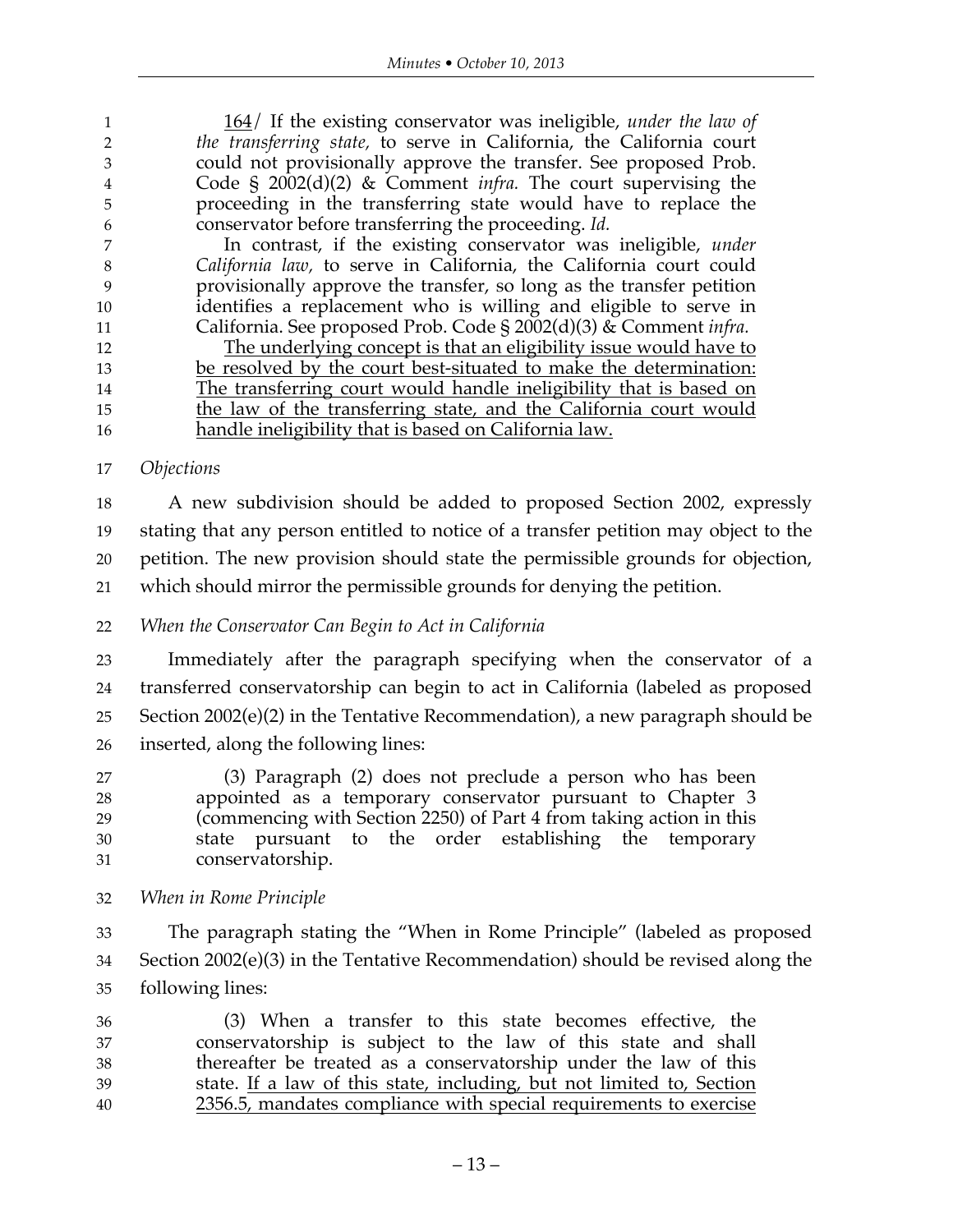a particular conservatorship power or take a particular step, the conservator of a transferred conservatorship may not exercise that power or take that step without first complying with those special requirements.

*Responsibility for Conducting the Court Investigation*

 The Commission discussed the concerns expressed by the California State Association of Public Administrators, Public Guardians, and Public Conservators ("CAPAPGPC"). The staff should seek further information regarding those concerns, from CAPAPGPC and other knowledgeable sources.

*Hearing on Conformity Determination*

 The provision requiring the court to determine whether the conservatorship needs to be modified to conform to California law (labeled as proposed Section 2002(f) in the Tentative Recommendation) should be revised to make more clear that a hearing on that matter is mandatory. The same provision should also be modified to state that the court "may take any *action* necessary to conform to the law of this state," instead of stating that the court "may take any *step* necessary to achieve compliance with the law of this state."

## **Proposed Prob. Code §§ 2011-2013. Registration of Order Appointing**

#### **Conservator**

 Proposed Probate Code Section 2011 (registration of order appointing conservator of person) should be revised along the following lines:

- 2011. If a conservator of the person has been appointed in another state and a petition for the appointment of a conservator of the person is not pending in this state, the conservator of the person appointed in the other state, after notifying the court supervising 26 the conservatorship of an intent to register providing notice pursuant to subdivision (b), may register the conservatorship order in this state by filing certified copies of the order and letters of office, and proof of notice as required herein, together with a cover sheet approved by the Judicial Council, in the superior court of any appropriate county of this state.
- (b) At least fifteen (15) days before registering a conservatorship in this state, the conservator shall provide notice of an intent to register to all of the following:

 $\overline{1}$  (1) The court supervising the conservatorship.

 (2) Every person who would be entitled to notice of a petition for the appointment of a conservator in the state where the conservatorship is pending.

 (3) Every person who would be entitled to notice of a petition for the appointment of a conservator in this state.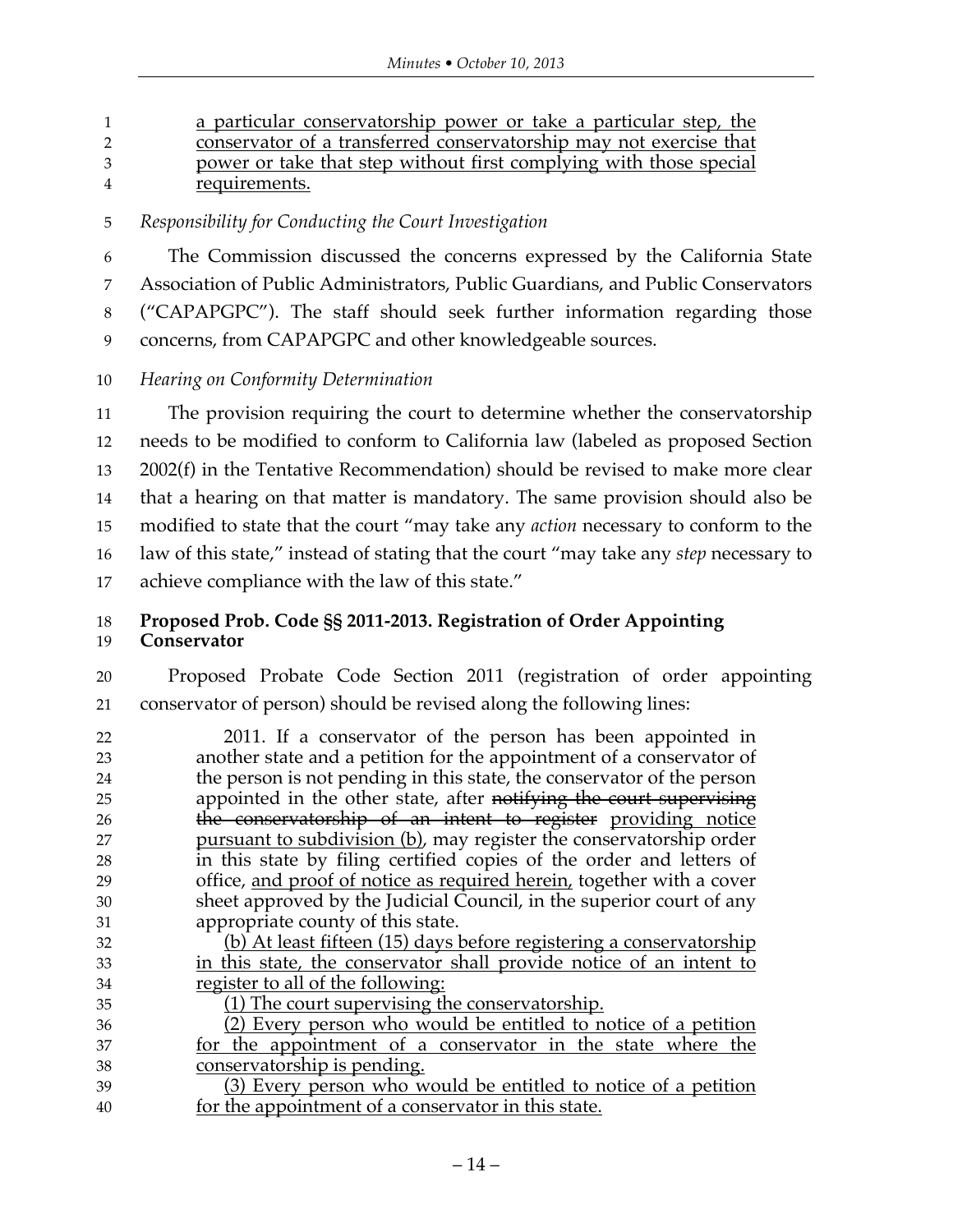|    | <b>Comment.</b> Subdivision (a) of Section 2011 is similar to Section |
|----|-----------------------------------------------------------------------|
|    | 401 of the Uniform Adult Guardianship and Protective Proceedings      |
|    | Jurisdiction Act (2007) ("UAGPPJA"). Revisions have been made to      |
|    | conform to California terminology for the proceedings in question.    |
| 5  | See Section 1982 & Comment (definitions); see also Section 1980       |
| h  | Comment. Revisions have also been made to expand and clarify the      |
|    | notice requirement (see subdivision (b)) and to clarify the proper    |
| 8  | filing procedure under California law. The reference to the           |
|    | "appointing court" has been replaced with a reference to the "court"  |
| 10 | supervising the conservatorship," because the court currently         |
| 11 | supervising a conservatorship might not be the same court that        |
| 12 | originally appointed the conservator. See Article 3 (transfer of      |
| 13 | conservatorship).                                                     |
|    |                                                                       |

 Paragraph (1) of subdivision (b) is similar to the notice requirement in UAGPPJA Section 401. Paragraphs (2) and (3) of subdivision (b) provide for additional notice, so as to alert interested persons that the conservatorship is being registered in California and the conservator might take action in California. If a person has concerns about such action, the person can either challenge a proposed action directly in a California court, or seek redress in the court supervising the conservatorship.

For the effect of a registration under this section, see ….

 The section should be further revised to require the notice to state that a conservatorship registration is not effective if the conservatee relocates to California. The staff should draft appropriate language for the next meeting and flag it for the Commission to review.

 Similar revisions should be made in proposed Probate Code Sections 2012 (registration of order appointing conservator of estate) and 2013 (registration of order appointing conservator of person and estate).

#### **Proposed Prob. Code § 2014. Effect of Registration**

 Proposed Probate Code Section 2014 and the corresponding Comment should be revised along the following lines:

 2014. (a) Upon registration of a conservatorship order from another state, the conservator may, while the conservatee resides out of this state, exercise in any county of this state all powers authorized in the order of appointment except as prohibited under the laws of this state, including maintaining actions and proceedings in this state and, if the conservator is not a resident of this state, subject to any conditions imposed upon nonresident parties. The conservator is subject to the law of this state while 41 acting in this state, is required to comply with that law in every respect, including, but not limited to, all applicable procedures, and is not authorized to take any action prohibited by the law of this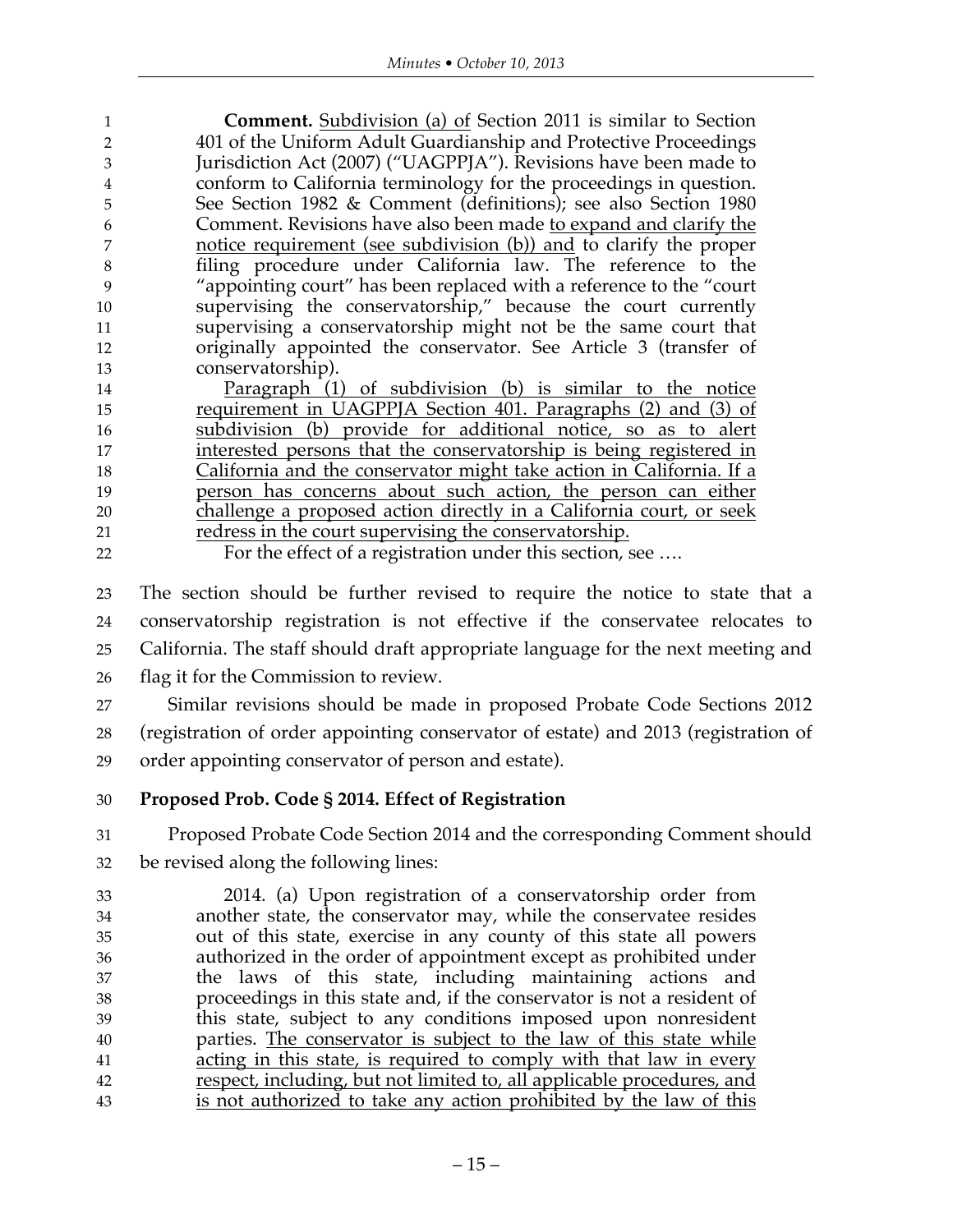| $\mathbf{1}$   | state. If a law of this state, including, but not limited to, Section |
|----------------|-----------------------------------------------------------------------|
| $\overline{2}$ | 2352, 2352.5, 2355, 2356.5, 2540, 2543, 2545, or 2591.5, or Article 2 |
| 3              | (commencing with Section 1880) of Chapter 4 of Part 4, mandates       |
| $\bf 4$        | compliance with special requirements to exercise a particular         |
| 5              | conservatorship power or take a particular step, the conservator of   |
| 6              | a registered conservatorship may not exercise that power or take      |
| 7              | that step without first complying with those special requirements.    |
| $8\,$          | (b) Subdivision (a) applies only when the conservatee resides         |
| 9              | out of this state. When the conservatee resides in this state, a      |
| 10             | conservator may not exercise any powers pursuant to a registration    |
| 11             | under this article.                                                   |
| 12             | (c) A court of this state may grant any relief available under this   |
| 13             | chapter and other law of this state to enforce a registered order.    |
| 14             | <b>Comment.</b> Subdivision (a) of Section 2014 is similar to Section |
| 15             | 403(a) of the Uniform Adult Guardianship and Protective               |
| 16             | Proceedings Jurisdiction Act (2007) ("UAGPPJA"). Revisions have       |
| 17             | been made to conform to California terminology for the                |
| 18             | proceedings in question. See Section 1982 & Comment (definitions);    |
| 19             | see also Section 1980 Comment. Revisions have also been made to:      |
| 20             | (1) Underscore that any conservatorship registered in                 |
| 21             | California is fully subject to California law while the               |
| 22             | conservator is acting in the state. For example, if a                 |
| 23             | conservatorship is registered in California and the                   |
| 24             | conservator wishes to exercise the powers specified in                |
| 25             | Section 2356.5 (conservatee with dementia) within the                 |
| 26             | state, the requirements of that section must be satisfied.            |
| 27             | Similarly, if the conservator of a<br>registered                      |
| 28             | conservatorship wishes to sell the conservatee's personal             |
| 29             | residence located in California, the transaction must                 |
| 30             | <u>comply with California's special requirements for such a</u>       |
| 31             | sale (see, e.g., Sections 2352, 2352.5, 2540(b), 2543, 2591.5).       |
| 32             | (1) (2)<br>Emphasize that registration of an out-of-state             |
| 33             | conservatorship in one county is sufficient; it is not                |
| 34             | necessary to register in every county in which the                    |
| 35             | conservator seeks to act.                                             |
| 36             | Make clear that a registration is only effective<br>$(2)$ (3)         |
| 37             | while the conservatee resides in another jurisdiction. If             |
| 38             | the conservatee becomes a California resident, the                    |
| 39             | conservator cannot act pursuant to a registration under               |
| 40             | Section 2011, 2012, or 2013, but can petition for transfer of         |
| 41             | the conservatorship to California under Article 2.                    |
| 42             | Subdivision (b) further underscores that a registration is only       |
| 43             | effective while the conservatee resides in another jurisdiction.      |
| 44             | Subdivision (c) is the same as Section 403(b) of UAGPPJA.             |
| 45             | For limitations on the scope of this chapter, see Section 1981 $\&$   |
| 46             | Comment.                                                              |
|                |                                                                       |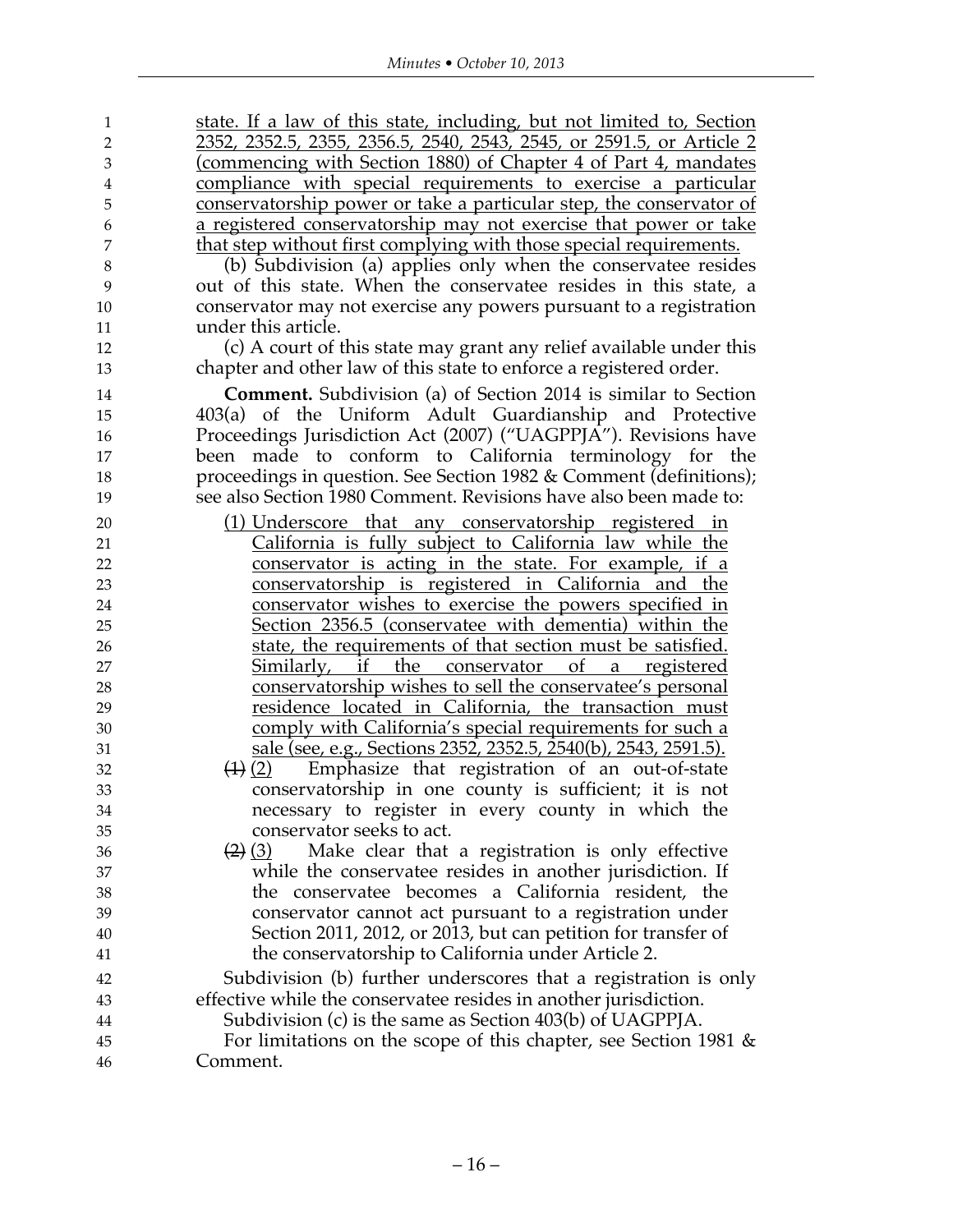#### **Conforming Revisions**

Proposed Probate Code Section 1851.1 should be revised as follows:

3 1851.1. (a) When a court investigator is appointed pursuant to issues an order provisionally granting a petition under Section 2002, the investigator appointed under Section 2002 shall promptly commence an investigation of the transferred conservatorship under this section.

 …. (c) The court shall review the conservatorship as provided in Section 2002. The conservatee shall attend the hearing unless the conservatee's attendance is excused under Section 1825. In conducting its review, the court shall make an express finding on whether continuation of the conservatorship is the least restrictive 14 alternative needed for the protection of the conservatee. The court may take appropriate action in response to the court investigator's report under this section.

 …. (f) The first time that the need for a conservatorship is challenged by any interested person or raised on the court's own motion after a transfer under Section 2002, whether in a review pursuant to this section or in a petition to terminate the conservatorship under Chapter 3 (commencing with Section 1860), the court shall presume that there is no need for a conservatorship. This presumption is rebuttable, but can only be overcome by clear 25 and convincing evidence. The court shall make an express finding on whether continuation of the conservatorship is the least restrictive alternative needed for the protection of the conservatee.

## **Preliminary Part**

 The staff should add a new section to the preliminary part, which discusses the cost implications of the proposed legislation. The discussion should emphasize that (1) the proposed legislation will not add significant new costs to the state budget, because the costs associated with transferring a conservatorship to California or registering a conservatorship in California are likely to be less than or equal to the costs of establishing a new conservatorship in California under existing law, and (2) the proposed legislation is likely to result in significant cost savings for the judiciary (as well as for conservatees and their families), because it will ease the process of resolving conservatorship issues that span state lines. The staff should flag the discussion for the Commission to review at its next meeting.